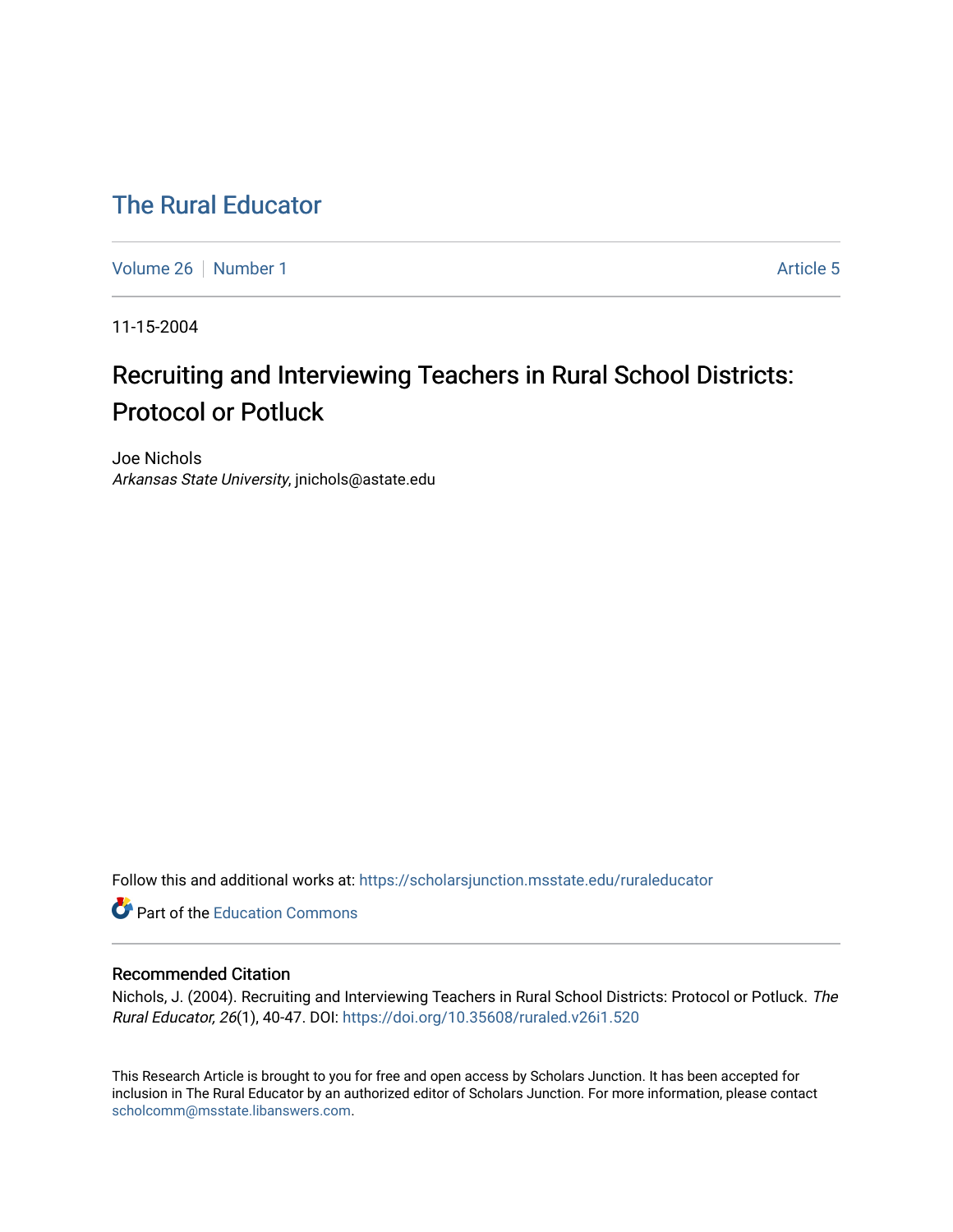### **Recruiting and Interviewing Teachers in Rural School Districts: Protocol or Potluck**

#### **Joe Nichols**

*Arkansas State University*

*Through administrator and teacher surveys and interviews, this study examined recruiting and interviewing practices of eighty-three rural school districts located in, and between, the rural Ozark Plateau and Mississippi River Delta. Survey results indicated that districts with smaller student populations were far less likely to have an identified protocol in place to recruit and interview teachers. In addition, the study found that critical issues such as student achievement and qualifications of teachers were not addressed during the recruiting or interviewing phases of the employment process. Finally, this research brought to light questionable interviewing practices leading the author to make recommendations for rural schools' implementation of measurable interviewing protocol.*

Each year, a multitude of rural school districts in the United States will invest millions of dollars in the construction of new facilities. To prepare for the details of the construction, they will follow a rigid protocol of forming facilit ies study committees and securing the services of attorneys, architects, and bonding firms. They will spend hundreds of thousands of dollars to initiate and study this process and will spend millions in construction and maintenance over a structure's life. They will carefully screen potential contractors to ensure that they have a history of performing quality work. These same districts will also employ thousands of teachers each year. Over the span of each of these teachers' careers, districts will invest well over a million dollars in salary, benefits, and professional development to maintain them in the profession and make them effective instructors. Unlike the detail that will prevail in building and maintaining facilities, many, if not most rural school districts, will invest little or no time in securing or developing a plan or protocol to recruit and interview these teachers. To build new buildings, a rigid protocol is developed to create and protect the investment. To secure a district's most important resource, its teaching staff, little more than a one-sided conversation most likely will determine who will or will not be employed.

This study focuses on the recruiting and interviewing practices of eighty-three rural school districts located in, and between, the rural Ozark Plateau and Mississippi River Delta. The study also focuses on teachers who are employed by these districts and seeks to ascertain whether or not a protocol was followed in interviewing and recruiting them prior to their employment.

#### **Need for Action Plan**

It was estimated in the early 1990's that the United States would have a need for 87,000 teachers by decade's end. This dilemma was caused by several factors including class size reduction mandates, growth in enrollment, and attrition of the teaching profession due to retirement. Making matters worse is the fact that new teachers were

leaving the profession at an alarming rate (Ingersol & Smith, 2001).

Rural school districts have been especially impacted by the teacher shortage. Location is not the sole reason for this dilemma. A major problem that has permeated the rural school landscape has been an inability to offer salaries that were competitive with urban school districts. Teachers employed in urban districts have had salaries that ranged from twenty-one percent to thirty-five percent higher than teachers in rural districts (Gibbs, 2000). Many rural school districts have experienced an exit of qualified teachers over the past two decades who have left to teach in more affluent urban districts. Rebore (2004) observed that many of these exits have been the result of well organized recruiting efforts conducted by urban school districts which included enticements of substantial salary increases and job benefits. These recruiting efforts have impacted the staffing of many rural districts. Therefore, it is has become necessary for all school districts, irrespective of size or location, to engage in a well planned recruiting program:

> Talent and skills are scarce commodities. School districts are ethically bound to find the most talented and skilled people available to achieve their mandate of educating children. The practice of overtly contacting and recruiting individuals who meet a given set of job requirements and encouraging them to become applicants should be emulated by school districts. It is recruitment in its purest form (Rebore, 2004, p. 94).

Rural school district personnel often assume that salary disparities place them at a disadvantage in employing competent personnel. Gibbs (2000) observed that other factors leveled the playing field between rural and urban districts recruiting. Factors such as community respect, low incidences of problem behaviors, and a culture that supported schools were considered by many rural educators to be a more than adequate trade off for lower levels of pay.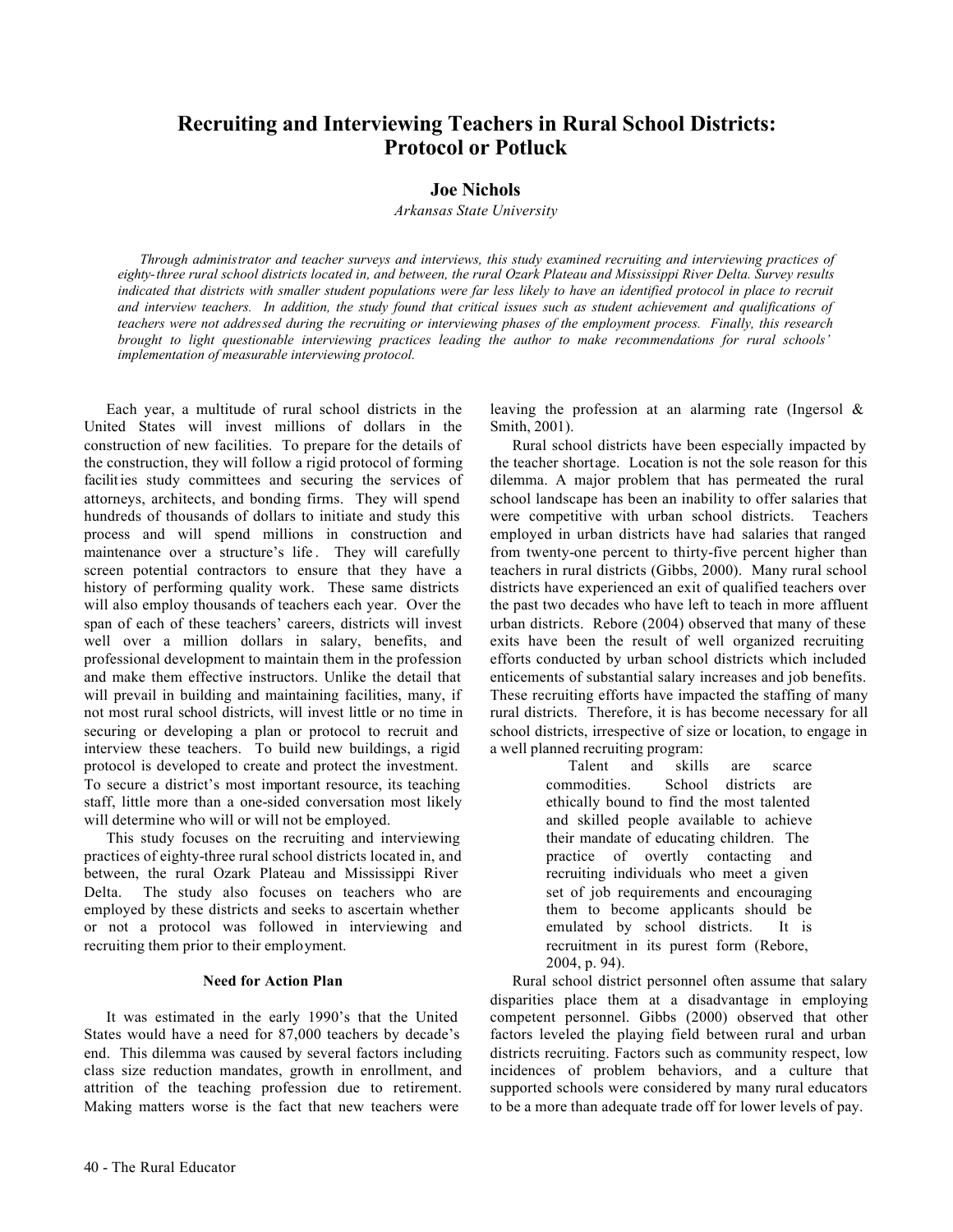In an interview with Delisio (2001), Rachel Tompkins, president of the Rural School and Community Trust, stated that rural school districts often lack the political representation afforded to urban school districts. She emphasized that this lack of political clout impacts rural school financing which further impacts recruiting efforts in rural school districts.

Rural Policy Matters (2004) cited a Midwestern study completed by Hare and Heap which focused on teacher recruitment efforts by rural school districts. This study indicated that the two most attractive recruiting tools for rural school districts were offering teachers common planning time and restructuring attendance centers so they would be smaller in student enrollment. As many rural school districts are being forced to consolidate, the study team observed that prospective teachers were willing to forgo the enticements of larger salaries to teach in schools with manageable class sizes.

Jack Crews (2002), a superintendent in the rural Lake Havasu City, Arizona schools, took a proactive approach to recruiting teachers to his district. Plagued by teachers leaving and not being interested in teaching in his rural school district, he arranged a partnership with universities in Utah and Montana. In this partnership, student-teaching opportunities were made available to the teacher education programs in both universities. As a result, six studentteachers who completed their internships in the Lake Havasu City School District were employed for teaching positions. Crews noted that a factor in the district's ability to recruit these teachers was to have face-to-face contact with them.

The problems of recruiting staff for rural school district do not end in the classroom. Loveland (2002) observed that consolidation of rural school districts and decreases in enrollment have had a significant impact on recruiting administrators for both the principalship and superintendency. Administrators in the rural districts impacted by these situations often find themselves working in dual or multiple capacities that were previously staffed by a single individual.

#### **Ineffective Practices, Effective Strategies, and Legal Compromises**

Time is an important factor in the process of recruiting and interviewing personnel. Districts must be cognizant of the time required in posting a job vacancy, disseminating information about the position, the school district, and the community, and in arranging and conducting an interview. Sirbask (2002) suggested that the actual time the interviewer has with an applicant is forty-five minutes and that brief amount of time should be used effectively if it is to result in employing the best person for the position available.

According to Caggiano (1998), many rural school administrators confuse the roles of recruiting and interviewing. During the brief time allocated to interviewing teachers, many are discussing details that could have been provided during a recruiting phase of employment. Issues such as district goals, employee expectations, salary, benefits, and community offerings are ones which could have been provided to an applicant in a portfolio prior to the interview and would have assisted in expediting the entire process. When the recruiting and interviewing are not approached as separate functions, applicants are provided with little opportunity to verbalize and reveal the skills they bring to the profession. The interviewer often dominates discussions during the interview by articulating the district's strengths, philosophies of teaching, and discipline. Sirbask (2002) described the pitfalls to this approach to interviewing:

> In most job searches, those responsible for doing the hiring sell the job before they select a candidate. This approach is backwards. Why sell the job to someone who isn't a candidate? After all, a savvy applicant may be a good "interview"- well-groomed, friendly, professional, enthusiastic, interested, a good listener, etc. What happens in this case is the recruiter starts doing the talking, telling about the job requirements before the interview starts. It's the candidate who's doing the listening, learning how to appeal to the recruiter. The result is that, since most individuals can mask their true tendencies for at least 45 minutes, the interviewer rarely gets an accurate picture of the job candidate. Alternatively, why not learn profiles of interviewees before taking the time to sell the job? (p. 32).

An interview protocol "assures that important, core matters are covered with all respondents, and provides for a more consistent, easy-to-use recording of respondent information" (Marchese & Lawrence, 1988, p. 40).

Once the interviews have been conducted, decisions must be made on the final applicant to be recommended to the board of education for employment. Just as important as having a process for the interview is having one for selecting the best person for the position that provides a standard comparison of each applicant interviewed (Long, 1998; Messmer,1995; Rebore, 2004).

School districts should not venture into the process of recruiting and interviewing personnel without considering the legal ramifications involved in the process. The detection of bias or illegal questioning by an applicant can have significant ramifications for school districts. In an interview with Human Resource Magazine (Society for Human Resource Management, 1997), John Montoya, an Equal Employment Opportunity Commission (EEOC) consultant and former deputy director of the United States' EEOC Seattle office, said poor practices in applicant testing, constructing interview questions, and maintaining interview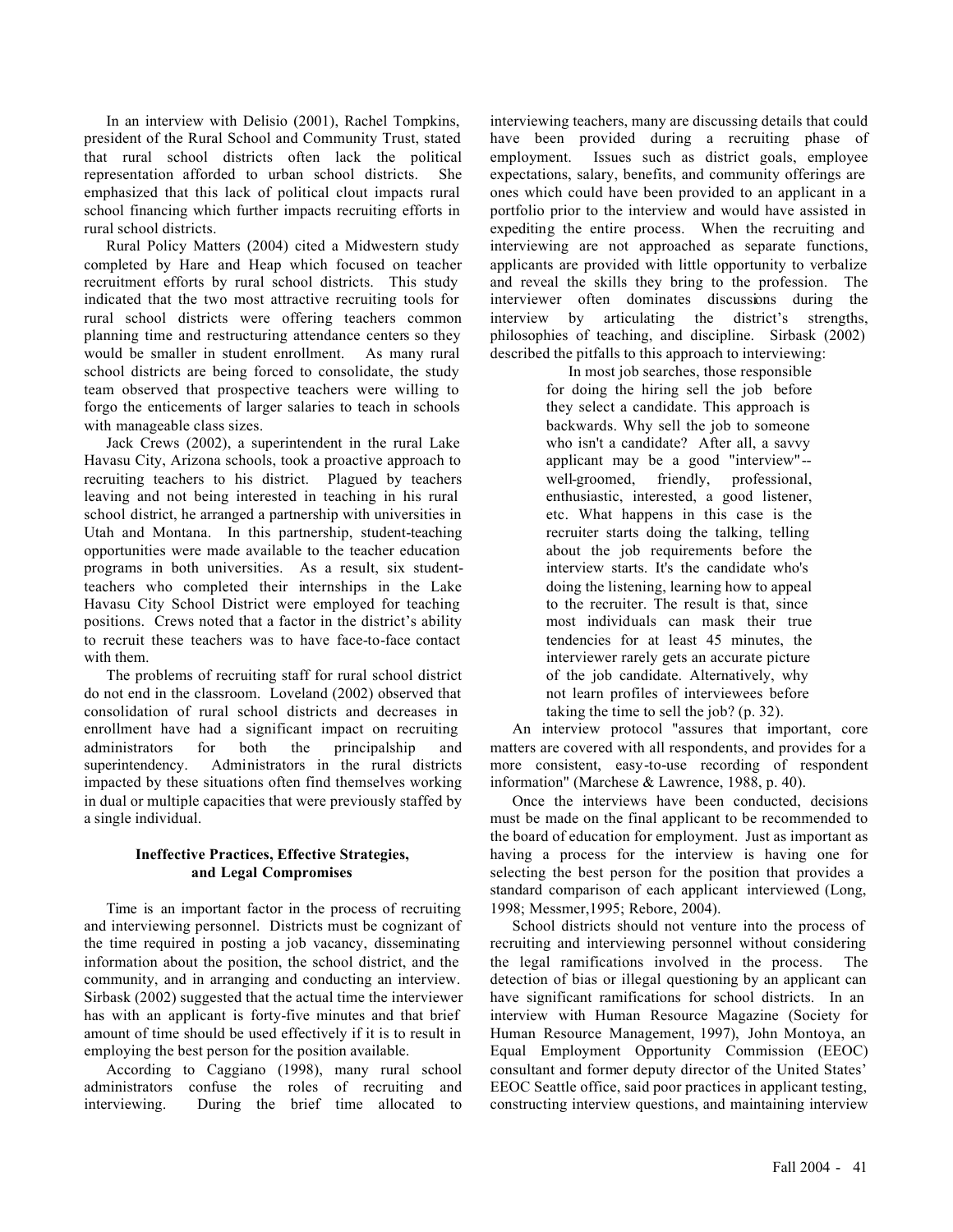notes often will prompt the agency to scrutinize an employer's recruitment efforts:

- 1. Any kind of tests that an employer uses whether they're written tests or tests for agility or performance-should be tested for job validity. If the EEOC questions a test, the commission will want proof of its validity-not just an employer's word that a validation study has been done.
- 2. Because complaints of disparate treatment are common in hiring cases, employers must try to ensure that all applicants are treated the same. Prepared questions, and the consistent use of those questions with each applicant, are critical. The advantage of prepared questions is that it gives some assurance that the same questions are being asked of each applicant, so that there's a consistency in the questions at the interview.
- 3. If candidates are being interviewed by a panel, rather than one-on-one, employers should consider the composition of the panel. EEOC will look at the composition of an interviewing panel in terms of race, sex, age, national origin perhaps, and maybe even disability status. While a panel composed solely of middle -aged white males is not necessarily evidence of discrimination, it could induce the agency to take a closer look at the employer's practices if there are other indications of discrimination (p. 60).

Rebore (2004) described the interviewing process as one that is "essentially a conversation between two or more individuals to generate information about the candidate; it also has profound legal implications" (p.131). Rebore continued to discuss common inquires that have legal implications.

- 1. Name: It is lawful to inquire if an applicant has worked under a different name or nickname in order to verify work or educational records; it is unlawful to ask questions in an attempt to discover the applicant's ancestry, lineage, or national origin.
- 2. Age: For a minor, requiring proof of age in the form of a work permit or certificate of age is lawful; it is unlawful t require adults to present a birth certificate or baptismal record to a district.
- 3. Race: To request information about distinguishing physical characteristics is legal; to ask the color of the applicant's skin, eyes, etc., is illegal if this indicates directly or indirectly race or skin color.
- 4. Religion: All inquiries are illegal.
- 5. Sex: Inquiries regarding sex are permissible only when a bona fide occupational qualification exists.
- 6. Ethnic Background: It is illegal to ask which languages the applicant reads, writes, or speaks fluently; inquiries about the applicant's national origin are illegal.
- 7. Marital and Family Status: Questions to determine if a man or woman can meet specific work schedules are lawful; inquiries about being married, single, divorced, etc. are unlawful.
- 8. Credit Rating: All questions about charge accounts or credit rating are unlawful.
- 9. Work Experience: It is lawful to ask why an applicant wants to work for a particular company or institution.; asking what kind of supervisor the applicant prefers is unlawful.
- 10. Life Style: Asking about future career plans in lawful; asking an applicant if /she drinks alcoholic beverages or takes drugs is unlawful (p.128).

Whether questions are simply asked or they are asked and recorded, interviewers should use extra caution in following legal guidelines throughout the process. According to EEOC's Montoya (1997), "The strength in hiring cases has come primarily from extraneous comments that are made on interview sheets. It's amazing what some people will write in the margin" (p. 60). To summarize what could be considered a best practice in the interviewing process which addresses efficient use of time and an ethical framework from which to operate, Messmer (1995) offered the following advice:

Write out a list of questions before the interview. Prioritize them by category by budgeting a reasonable amount of time for the entire interview. While you may not have time to ask every question, this approach will keep you focused. Give candidates ample time to respond. Thoughtful silence does not mean indecision. Don't rush in with another question to fill that silent period. Remember, the interview is a time for you to listen, not talk (p. 35).

#### **Purpose of the Study**

The purpose of this study was to determine to what extent rural school districts were following protocol for recruiting and interviewing teachers. The school district administrators surveyed and teachers interviewed were each employed in rural settings in public school districts with student populations of less than 1,500 pupils in grades kindergarten through twelve. The study was conducted by surveying superintendents from one hundred six school districts located in a three-state region located between the Ozark Plateau and the Mississippi River Delta for the purpose of determining the extent to which they followed an organized program when recruiting and interviewing prospective teachers. Eighty-three school districts responded to the survey. Additionally, nine teachers (three from each state represented in the study) who were employees in these districts were randomly selected and interviewed to determine the format of their interviews prior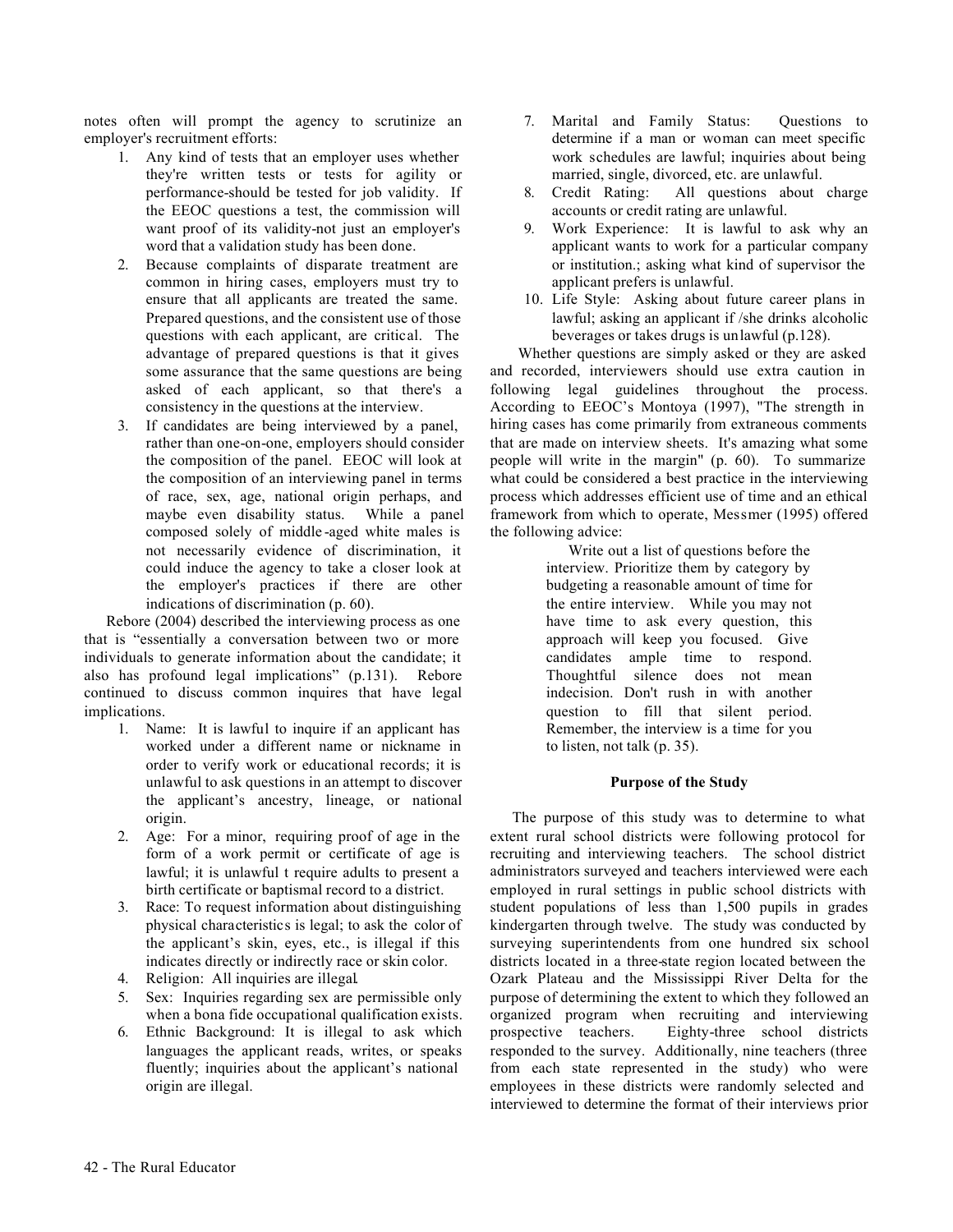to being offered employment. The teachers interviewed had been employees of their districts for less than three years and none were employed in the same district. Of the nine interviewed, one asked that information provided from the interview not be published. The survey contained four questions which guided the resercher to determine the district's student population and extent to which districts engaged in a formal program of recruiting and interviewing professional staff. The survey was pilot tested for content validity by graduate students participating in a course in personnel administration in a university's educational leadership program. Once content validity was established, the survey was disseminated to the administrative personnel of the school districts. The survey contained the following four questions:

- 1. Does your district have a protocol that is consistently utilized to recruit professional staff? If yes what are the components of the protocol?
- 2. Do you have a district interviewing protocol with a format that is used consistently when interviewing for professional staff positions? If yes, what is included in the protocol?
- 3. Which personnel roles are involved in the process of conducting interviews in your district?
- 4. What is the size of student enrollment in your school district in grades kindergarten grade twelve?

Teachers interviewed for the study were asked to describe their interview sessions and whether or not a protocol was used in recruiting them. The teachers' interviews were guided by the following questions:

- 1. Did you receive any information from the school district with which you were interviewing prior to your interview that provided you insight into district policies, procedures, expectations, or student achievement? If yes, what did you receive?
- 2. Who were the district personnel who interviewed you?
- 3. Was here evidence of a format used by the district personnel in interviewing you? What it the basis for your response?
- 4. Describe the dialogue between you and the interviewer.
- 5. How many students are in grades kindergarten through grade twelve in the district?

#### **Results of the Study: District-Wide Incidences of Recruiting and Interviewing**

Survey results indicated that districts with smaller student populations were far less likely to have an identified protocol in place to recruit and interview teachers. While a majority of the districts with larger student populations

indicated a plan was in place for recruiting teachers, only one-third reported that they had an organized interviewing protocol. Recruitment efforts generally consisted of a set of guidelines that included newspaper advertising for position needs and the use of state department of education websites to post position openings.

Of the fifty-seven school districts with student populations of less than 500 students, eight (14%) had a recruiting protocol, while two (less than 1%) had an interviewing protocol. Of the seventeen school districts with a student population range of 500 - 999 students, two (1%) had a recruiting protocol and two (1%) had an interviewing protocol. Of the nine districts with a student population range of 1000 – 1500, seven (77%) had a recruiting protocol, while three (33%) had a recruiting protocol. For the entire study of all districts, seventeen (20%) had protocols for recruiting while seven (less than 1%) had protocols for interviewing.

Districts in the study utilized various personnel to interview prospective teachers. Districts with smaller student populations utilized principals, superintendents and boards of education in the interviewing process while districts with larger populations tended to utilize principals and superintendents in the process. None of the districts indicated that other personnel such as teachers or parent organizations were involved in the interviewing process.

In the fifty-seven school districts with less than 500 students, seven (12%) indicated that the principal was the sole interviewer; eighteen (31%) indicated that the superintendent was the sole interviewer; two (less that  $1\%$ ) indicated that the board of education was the sole interviewer; twenty four (42%) indicated that both the principal and superintendent were involved in the interview; and, six (11%) indicated that the principal, superintendent, and board of education were involved in the interview process.

In the seventeen school districts with a student population range of  $500 - 999$  students, two  $(1\%)$  indicated that the principal was the sole interviewer; one (less than 1%) indicated that the superintendent was the sole interviewer; twelve (70%) indicated that both the principal and the superintendent were involved in the interviewing process; two (1%) indicated that the principal, superintendent, and board of education were involved in the interviewing process. None of the schools in this student population range reported that the board of education exclusively interviewed personnel, nor did they report that persons who were not associated with the district in an official capacity were included in the interviewing process.

In the nine school districts with student populations ranging from 1000 – 1500 students, all participants reported that both the principal and superintendent conducted interviews.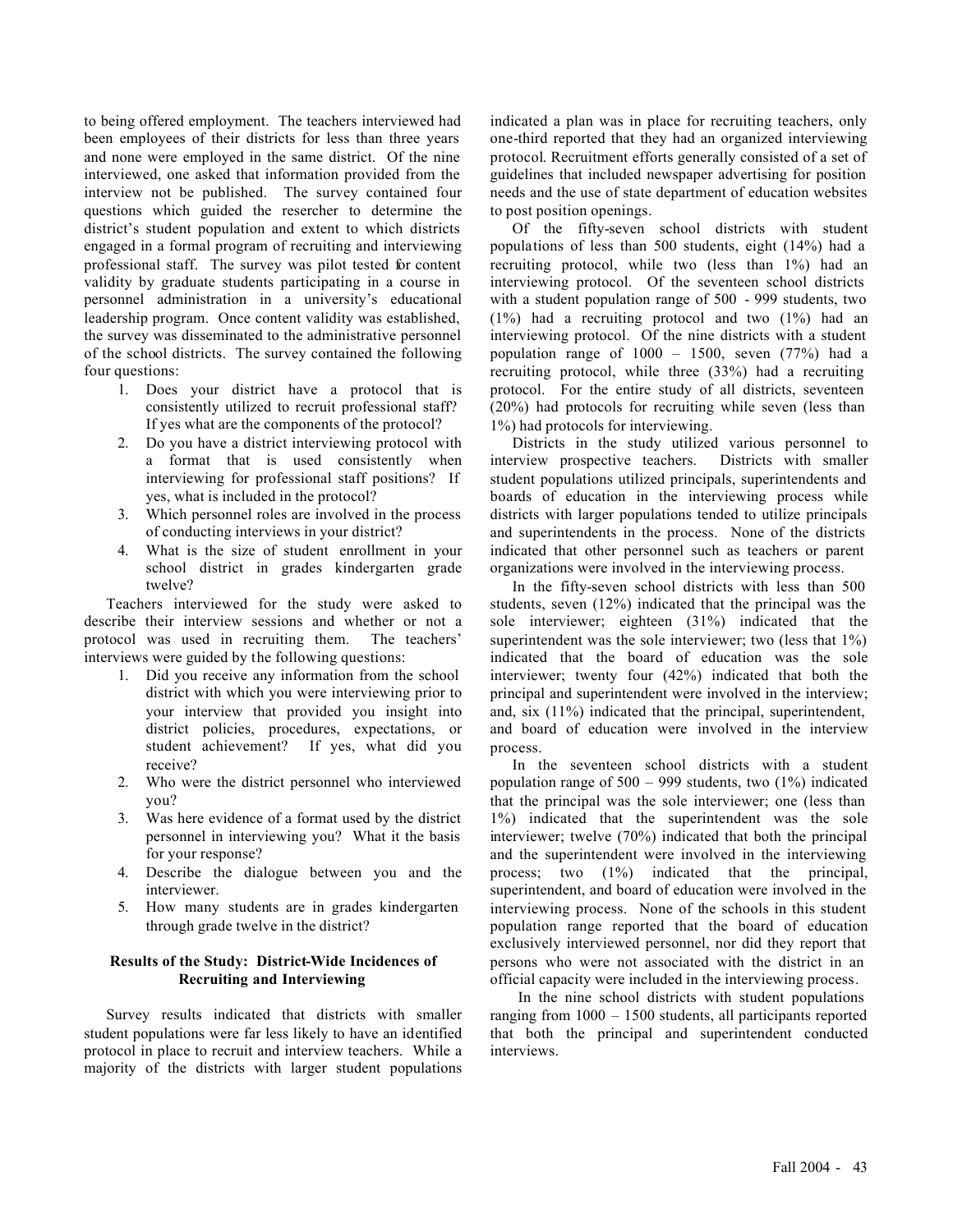| <b>Student population</b> | Number of school<br>districts in<br>population | Number of school<br>districts with<br>recruiting protocol | $\frac{6}{9}$ | Number of school<br>districts with<br>interviewing<br>protocol | $\frac{6}{9}$ |
|---------------------------|------------------------------------------------|-----------------------------------------------------------|---------------|----------------------------------------------------------------|---------------|
| Less than 500             | 57                                             | 8                                                         | 14.0          |                                                                |               |
| $500 - 999$               | 17                                             |                                                           | 11.7          |                                                                | 11.7          |
| $1000 - 1500$             | q                                              |                                                           | 77.7          |                                                                | 33.3          |
| Totals                    | 83                                             |                                                           | 20.4          |                                                                | 8.4           |

#### *District-Wide Incidences of Recruiting and Interviewing*

#### Table 2.

*Personnel in School Districts Who Conducted Teacher Interviews*

| <b>Student</b><br>population | Number of<br>schools in P<br>range of<br>population | Principal<br>only | Superintendent<br>only | <b>BOE</b> only | Principal<br>Super-<br>intendent | Principal<br>Super-<br>intendent<br><b>BOE</b> | <b>Other</b> |
|------------------------------|-----------------------------------------------------|-------------------|------------------------|-----------------|----------------------------------|------------------------------------------------|--------------|
| Less than 500                | 57                                                  |                   | 18                     |                 | 24                               |                                                |              |
| $500 - 999$                  |                                                     |                   |                        |                 | 12                               |                                                |              |
| $1000 - 1500$                |                                                     |                   |                        |                 |                                  |                                                |              |
| Totals                       | 83                                                  |                   | 19                     |                 | 45                               |                                                |              |

#### **Results of the Study: Teacher Interviews**

Of the eight teachers interviewed for the study, the dialogue was consistent among each. None perceived that a consistent or organized effort was in place to either recruit or interview them for their current positions. Most found out about position openings from other teachers or acquaintances and none discerned that their interviewers were working from a set of notes or consistent set of questions.

Of the eight teachers, six were interviewed solely by the superintendent, one was interviewed solely by a principal, and one was interviewed primarily by the board of education in the presence of a building principal and superintendent. One discussed legal compromises that took place in his interview and most indicated that the interviews were one-sided conversations with the interviewer doing most of the talking and engaging in little discussion regarding teaching philosophies or strategies. When questions were asked, they were usually in regard to discipline strategies.

Todd, a physical education teacher and football coach, had been encouraged by several of his fellow coaches to pursue a position of high school physical education instructor and football coach in a neighboring community. The interview that followed was one that not only caught him by surprise, but also placed him in an uncomfortable situation:

> I interviewed at a school for a physical education and head football coaching

position. The school district had about seven hundred fifty students with about three hundred students in grades seven through twelve. I really wanted the position because it seemed like a nice community and it would have also provided me with a raise of about five thousand dollars annually. The superintendent and high school principal met me for the interview in the superintendent's office. After we shook hands and exchanged greetings I was shocked by the first two questions of the interview. The superintendent asked me if I was a Christian and the principal followed by asking me if I attended church every Sunday. I am a Christian and am in church most Sundays, so I answered yes to both questions, but was caught totally by surprise. The rest of interview is a blur. Nothing was asked about my teaching philosophies or coaching strategies, but there were a few questions about how I managed discipline. After the first two questions, most of the time in the interview was spent with the two of them discussing the previous person who had vacated the position for which I was interviewing and the need for a strong disciplinarian in that position. As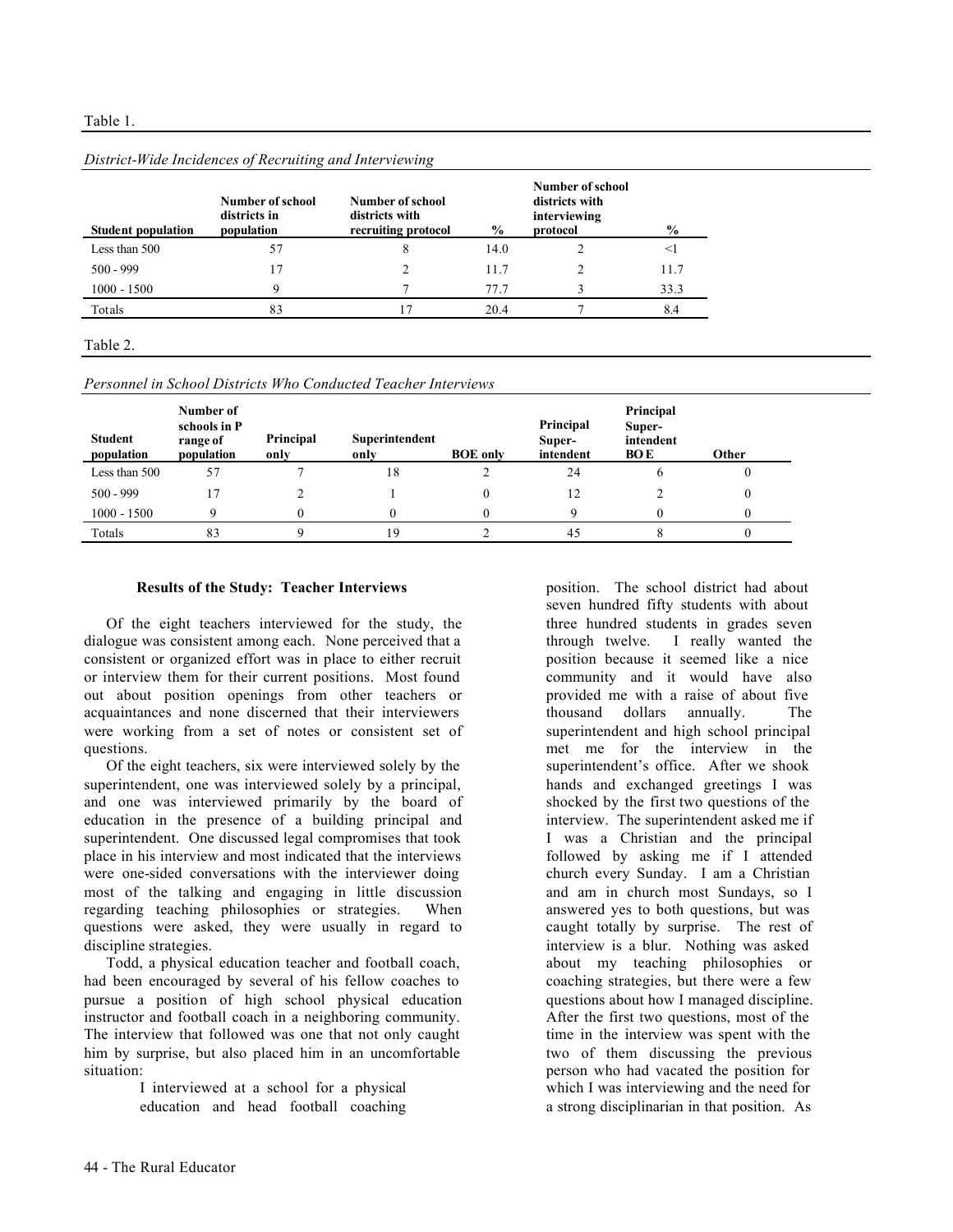I look back on the interview, I continue to wonder about those first two questions. I found out that the superintendent and principal were both pastors of rural churches in the area. Did I go to the "right" church? Did they call the superintendent or principal where I was working at the time to inquire about me? I really don't know the answer to either question, but when I left the interview all that they had really heard from me was information regarding my spiritual life and my feelings on discipline. The remainder of the time was spent with them telling me about their school and the expectations of the person taking the position for which I was interviewing. I really didn't take the time to ask them questions. I was just caught off guard by the whole thing.

Yvonne, a high school instructor in the area of social studies, entered the field of education with alternative certification. She had an undergraduate degree in psychology and had been a grant writer prior to entering teaching. She had wanted to pursue teaching out of high school, but had attended a college where her husband was getting a specialized degree. The college she attended didn't have a teacher education program. She was concerned about having a nontraditional teaching certificate, but was encouraged about job possibilities with her background in writing and securing grants:

My situation is somewhat unique in that my family was well known in the region as educators. My mother is a teacher and my dad a superintendent. Most all the school districts where I interviewed knew my dad. He was in a larger school district, but had helped many of the rural districts around the area with budget issues and other issues involving the management of their schools. I interviewed in three rural school districts including the one where I now teach. In each of the three interviews, I did not have one question asked of me regarding my teaching philosophy, my views of classroom management, or my success in writing grants. Instead, most (interviewers) went into a great deal of detail telling me how much they liked my dad and what he had done for their districts and then went into great detail telling me about their districts. In each case, it was the superintendent who interviewed me. Since all this took place in the summer, I guess that the principals

were either on vacation or not under contract when I was interviewed. In two of the districts, the superintendents offered me a job before I left the campus. This really surprised me, because I had talked with my dad about what to expect in the process, and he told me that I would be interviewed and then recommended to the board of education for employment. This wasn't the case in these two districts. I guess those boards of education gave their superintendents the latitude to hire on the spot. I didn't take either job that was immediately offered, because I wanted to consider all my options. I am, however, teaching in one of the two schools that offered me the contract the day I interviewed. They couldn't have known anything about me from references, because I had not filled out an application until I completed the interview. I don't know if they thought I was a good risk or they were just desperate.

With each of these teachers and others who were interviewed for this study, the scenarios were similar. Very little time was afforded to the interviewees regarding their thoughts and practices regarding teaching. Discipline was frequently discussed, but never within the context of it being a classroom management skill. While only one encountered what would be considered an illegal line of questioning, all encountered a similar routine…the interviewer did the talking.

#### **Conclusions**

Rural school district administrative personnel who participated in this study did not engage in a thorough process of recruiting or interviewing prospective teachers. Most school districts that were included in the study indicated that no formal protocol for recruiting or interviewing potential teachers exists. While most applicants appeared eager to discuss their competencies in teaching and their personal platforms regarding the educational process, few were given the opportunity. School districts that could have supplied pertinent information regarding their schools prior to interviews, selected instead to discuss the information during the interview in lieu of utilizing this time to learn about the teachers they were attempting to employ. For the most part, the interviewers did most of the talking.

Critical issues such as student achievement and qualifications of teachers were not addressed during the recruiting or interviewing phases of the employment process. Interviewers focused most of their discussions on student behavior, parental support, administrative support,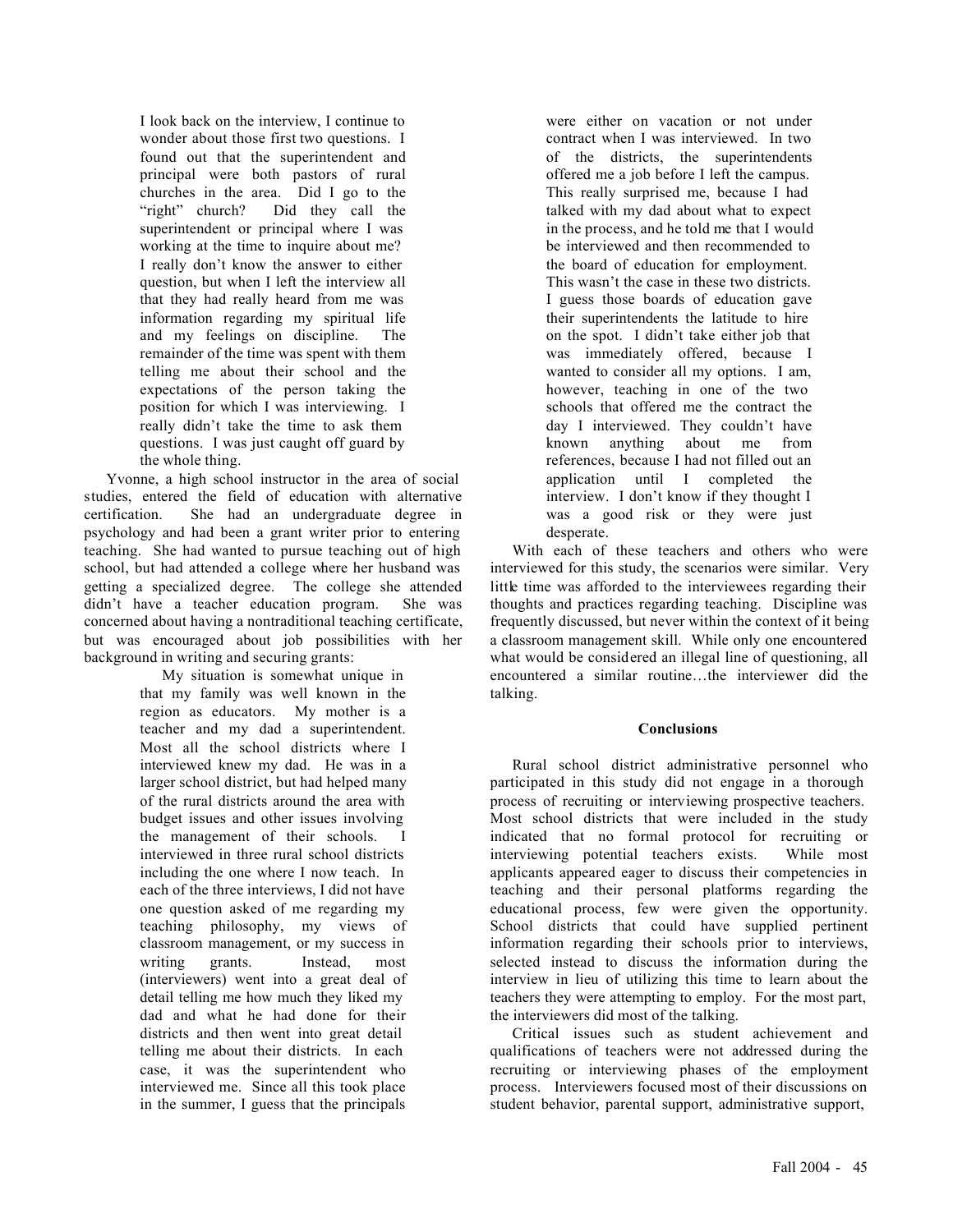and facilities. Student achievement and the school districts' accreditation status with their respective state departments of education were not discussed with applicants during the interviews.

As instructional leaders, the administrative personnel conducting interviews provided little insight to applicants as to their leadership roles in that capacity. It appeared that a greater effort was focused on ensuring the applicant that the school district was well equipped, that students were well behaved, and that the administration would be a strong advocate for the teacher in managing student behavior. Little or no mention was made about instructional expectations nor was there evidence of educational leaders determining whether or not the applicants were qualified to perform in the educational settings for which they were being interviewed. Evidence of rural school educational leaders seeking highly qualified teachers were not evident based on the interviews conducted in this study.

Professional literature indicates that rural school districts have much to offer teachers. While salaries may be lower in rural school districts, other factors such as low teacher to pupil ratios, fewer discipline problems, and parental involvement are enticements for teachers to pursue employment in rural school districts.

Would any of the rural school districts involved in this study consider securing a contractor to construct on of its buildings without conducting a thorough background check of the builder's competencies? Would they select an architect who presented building plans sketched on the back of a napkin? Though these questions were not asked of respondents to the study's survey, the thought of securing either of these entities in these fashions would be considered to be beyond usual practice. Should the thought of employing teachers, with little or no knowledge about their instructional competencies, be approached with similar vigor and planning as involved in employing builders? It would seem reasonable for rural school districts to make personnel decisions regarding employment decisions that are based on good information as opposed to luck.

#### **Recommendations**

While it is understood that there is a shortage of qualified teachers available to the nation's school districts, both rural and urban, rural districts should step up their efforts to recruit and employ the best who are available. Although it is a reality that rural school districts may have limited applicants for positions, they should seek to determine the competencies of each applicant they are considering for teaching positions. Competencies are hard to determine when the applicants are not provided the opportunity to engage in dialogue during the interviewing process.

University preparation programs for school leaders should pave the way in emphasizing the importance of recruiting and interviewing teachers. In lieu of treating recruiting and interviewing as an activity that is generic to all school districts (rural, suburban, and urban), consideration should be given to preparing future school leaders to customize this process to fit the needs of individual school districts. This will enable future leaders to recognize the relationships of recruiting and interviewing to making responsible employment and staff development decisions.

Rural school districts would be well served to construct a plan to recruit personnel. The plan should include designing a portfolio that details pertinent district information and demographic information about the area in which the district is located. This information should be sent to each applicant who is going to be granted an interview. By doing this, excess time will not be spent during the interview on issues that are not instructional in nature.

The interviewing process should provide school personnel with a sufficient amount of information in regard to the applicants they are considering. Not only should the interview be utilized to determine instructional competencies, it should also be used as a mechanism to determine the professional development needs of those teachers who are offered employment. By engaging in a well thought out, organized interviewing process, interviewers will determine whether specific professional needs are articulated for a potential employee.

Constructing an interviewing protocol could be an outstanding professional development tool for existing staff. Teachers and administrators could learn volumes from one another about teaching strategies, classroom management, and local needs by collaborating and developing recruiting and interviewing protocols that are unique to their respective districts. It would allow all collaborators to think about teaching practices that are essential to student achievement.

Districts should develop an interviewing protocol that includes a measurement tool to compare applicants. When a document is constructed with a set of questions for applicants, a scoring rubric should accompany it. By making this a process that can be measured, each applicant is scored by using the same standards for each question. This is especially important when interviewing team members vary. Though different individuals may be conducting interviews, the questions and standards remain constant.

Rural school districts should seriously consider developing a detailed protocol to recruit and interview prospective teachers. A wide range of implications exists within the recruiting and interviewing phases of employment. Every effort should be made to conduct a process that is legal, ethical, and culminates with the employment of the best candidate for a position. Employing a teacher is truly a million dollar investment and should be approached with the same seriousness as any other investment made by a school district.